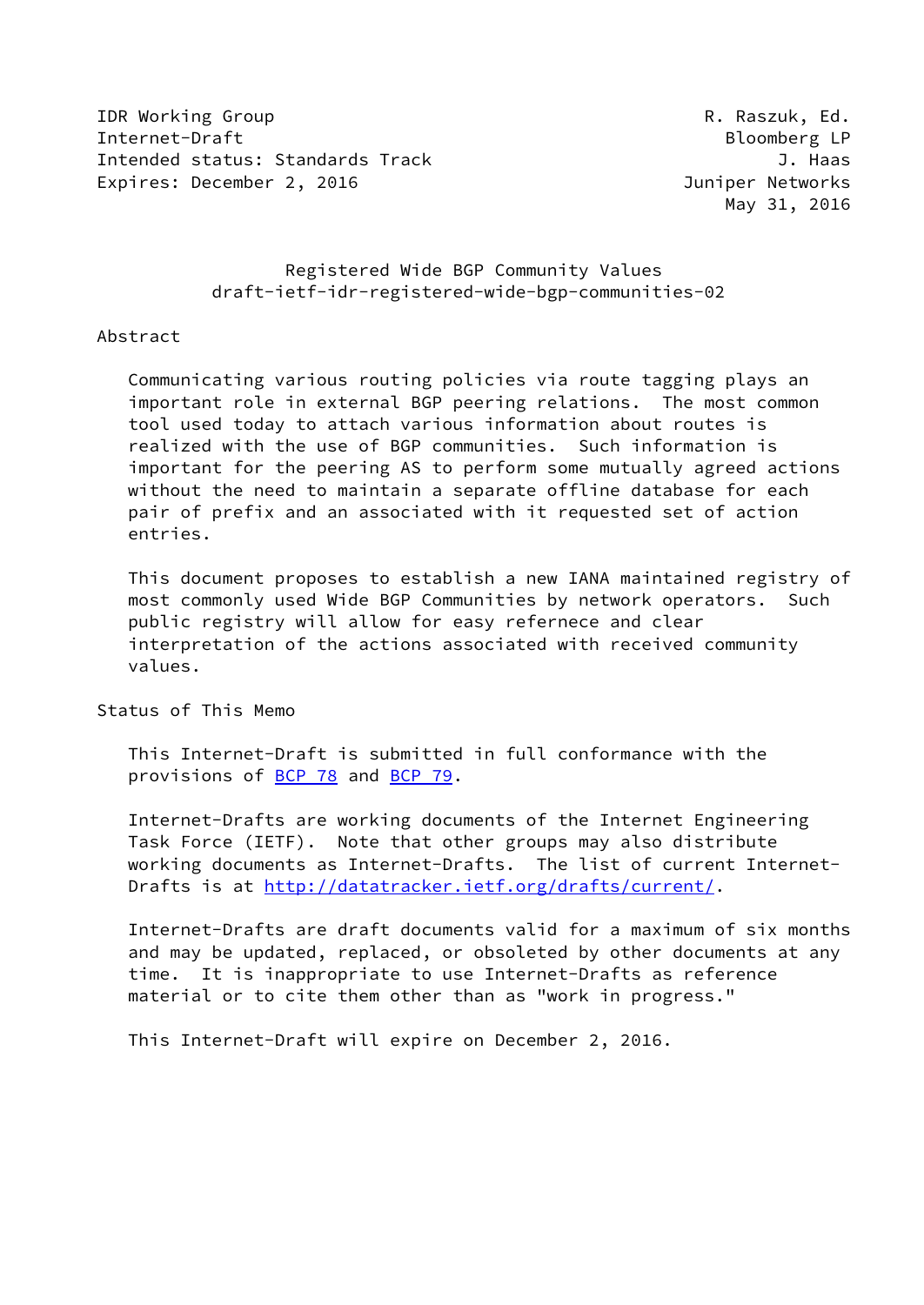<span id="page-1-1"></span>Internet-Draft registered-wide-bgp-communities May 2016

Copyright Notice

 Copyright (c) 2016 IETF Trust and the persons identified as the document authors. All rights reserved.

This document is subject to **[BCP 78](https://datatracker.ietf.org/doc/pdf/bcp78)** and the IETF Trust's Legal Provisions Relating to IETF Documents [\(http://trustee.ietf.org/license-info](http://trustee.ietf.org/license-info)) in effect on the date of publication of this document. Please review these documents carefully, as they describe your rights and restrictions with respect to this document. Code Components extracted from this document must include Simplified BSD License text as described in Section 4.e of the Trust Legal Provisions and are provided without warranty as described in the Simplified BSD License.

## Table of Contents

| $\perp$ .         |                                                                 | $\overline{2}$ |
|-------------------|-----------------------------------------------------------------|----------------|
| 2.                | Globally significant pre-defined values                         |                |
|                   | Well Known Standard BGP Communities<br>2.1.                     | $\frac{3}{3}$  |
|                   | 2.2. Registered pre-defined Wide BGP Communities $\dots \dots$  |                |
|                   | General Registered Wide BGP Community Values<br>2.2.1.          | $\frac{4}{7}$  |
|                   | Advertisement control Registered Wide BGP Communities<br>2.2.2. |                |
|                   | AS source marking Registered Wide BGP Communities<br>2.2.3.     | 8              |
|                   | Return path influencing Registered Wide BGP<br>2.2.4.           |                |
|                   |                                                                 | <u> 10</u>     |
|                   | AS_PATH modifying Registered Wide BGP Communities<br>2.2.5.     | 10             |
|                   | Local Preference Registered Community $\cdots$<br>2.2.6.        | 11             |
|                   | 2.2.7. AS_PATH TTL Registered Community                         | 12             |
|                   | $2.2.8$ . GEO-LOCATION Registered Community                     | 12             |
| 3.                |                                                                 | 13             |
| $\overline{4}$ .  | ECMP Hint Registered Community                                  | 14             |
| $\overline{5}$ .  |                                                                 | 14             |
| 6.                |                                                                 | 15             |
| 7.                |                                                                 | 16             |
| $\underline{8}$ . |                                                                 | 17             |
| 9.                |                                                                 | 17             |
|                   | Normative References<br>9.1.                                    | 17             |
|                   | Informative References<br>9.2.                                  | 17             |
|                   | Authors' Addresses                                              | <b>18</b>      |

<span id="page-1-0"></span>[1](#page-1-0). Introduction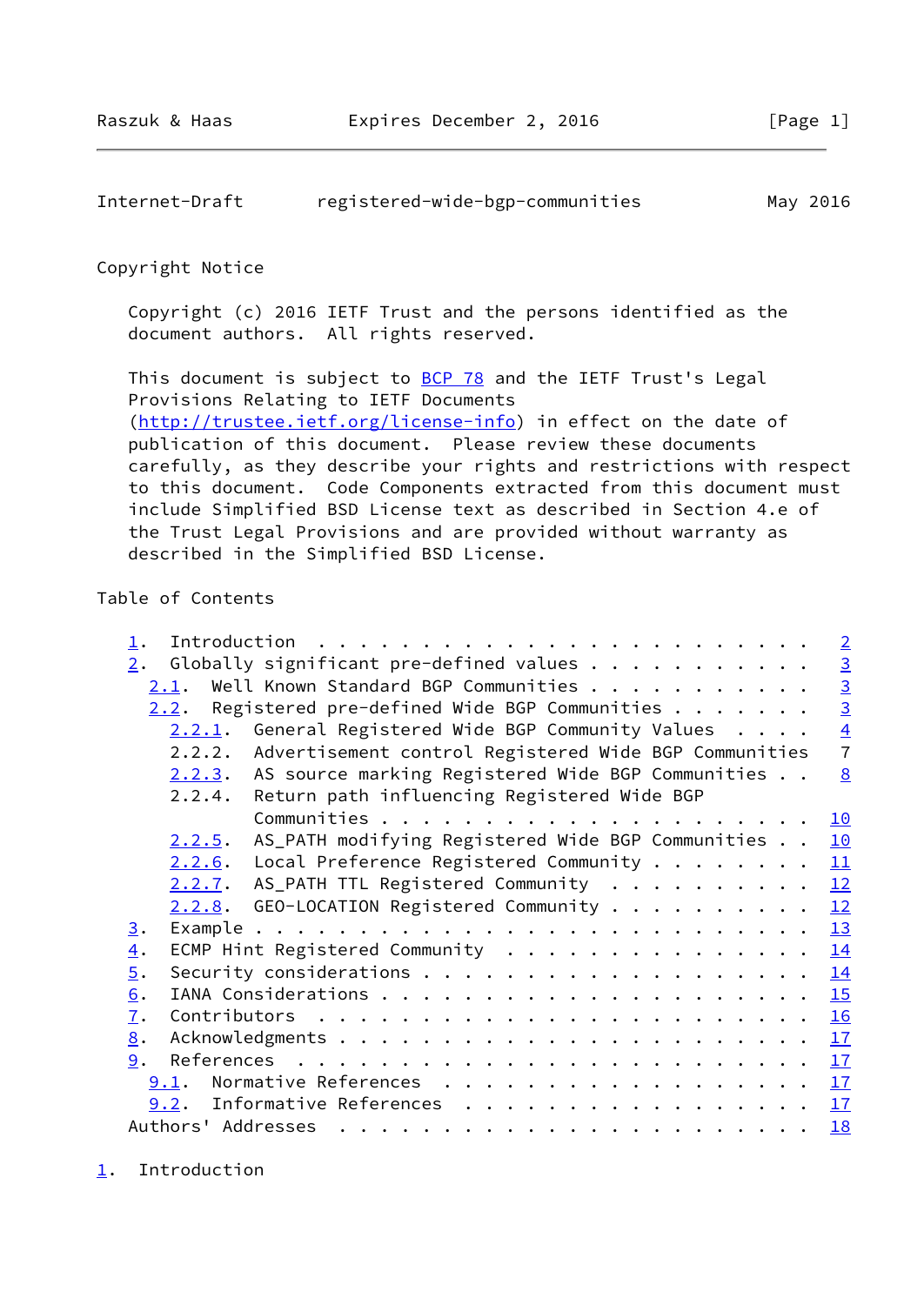[RFC 1997](https://datatracker.ietf.org/doc/pdf/rfc1997) [\[RFC1997](https://datatracker.ietf.org/doc/pdf/rfc1997)] defines a BGP Community Attribute to be used as a tool to contain in BGP update message various additional information about routes which may help to automate peering administration. As defined in [RFC 1997 \[RFC1997](https://datatracker.ietf.org/doc/pdf/rfc1997)] BGP Communities attribute consists of one or more sets of four octet values, where each one of them

| Raszuk & Haas | Expires December 2, 2016 | [Page 2] |
|---------------|--------------------------|----------|
|               |                          |          |

<span id="page-2-1"></span>Internet-Draft registered-wide-bgp-communities May 2016

 specifies a different community. Except two reserved ranges the encoding of community values mandates that first two octets are to contain the Autonomous System number followed by next two octets containing locally defined value.

 This document lists the most commonly used today BGP communities as well as provides a new registry for future definitions.

- <span id="page-2-0"></span>[2](#page-2-0). Globally significant pre-defined values
- <span id="page-2-2"></span>[2.1](#page-2-2). Well Known Standard BGP Communities

 According to [RFC 1997](https://datatracker.ietf.org/doc/pdf/rfc1997) as well as to IANA's Well-Known BGP Communities registry today the following BGP communities are defined to have global significance:

| 0xFFFFFF01<br>[REC1997]<br>NO EXPORT<br>0xFFFFFF02<br><b>FRFC1997</b><br>NO_ADVERTISE<br><b>FRFC19971</b><br>NO_EXPORT_SUBCONFED<br>0xFFFFFF03<br>0xFFFFFF04<br>[REC3765]<br><b>NOPEER</b> | 0xFFFF0000 | planned-shut | [draft-francois-bgp-gshut] |
|--------------------------------------------------------------------------------------------------------------------------------------------------------------------------------------------|------------|--------------|----------------------------|
|--------------------------------------------------------------------------------------------------------------------------------------------------------------------------------------------|------------|--------------|----------------------------|

 This document recommends for simplicity as well as for avoidance of backward compatibility issues the continued use of BGP Standard Community Attribute type 8 as defined in [RFC 1997](https://datatracker.ietf.org/doc/pdf/rfc1997) to distribute non Autonomous System specific Well-Known BGP Communities.

 For the same reason the described registry does not intend to obsolete BGP Extended Community Attribute and any already defined and deployed extended communities. The new registry is to be used primarly for new community definitions in particular those which require to carry various new parameters or which should be propagated with a controled scope and radius.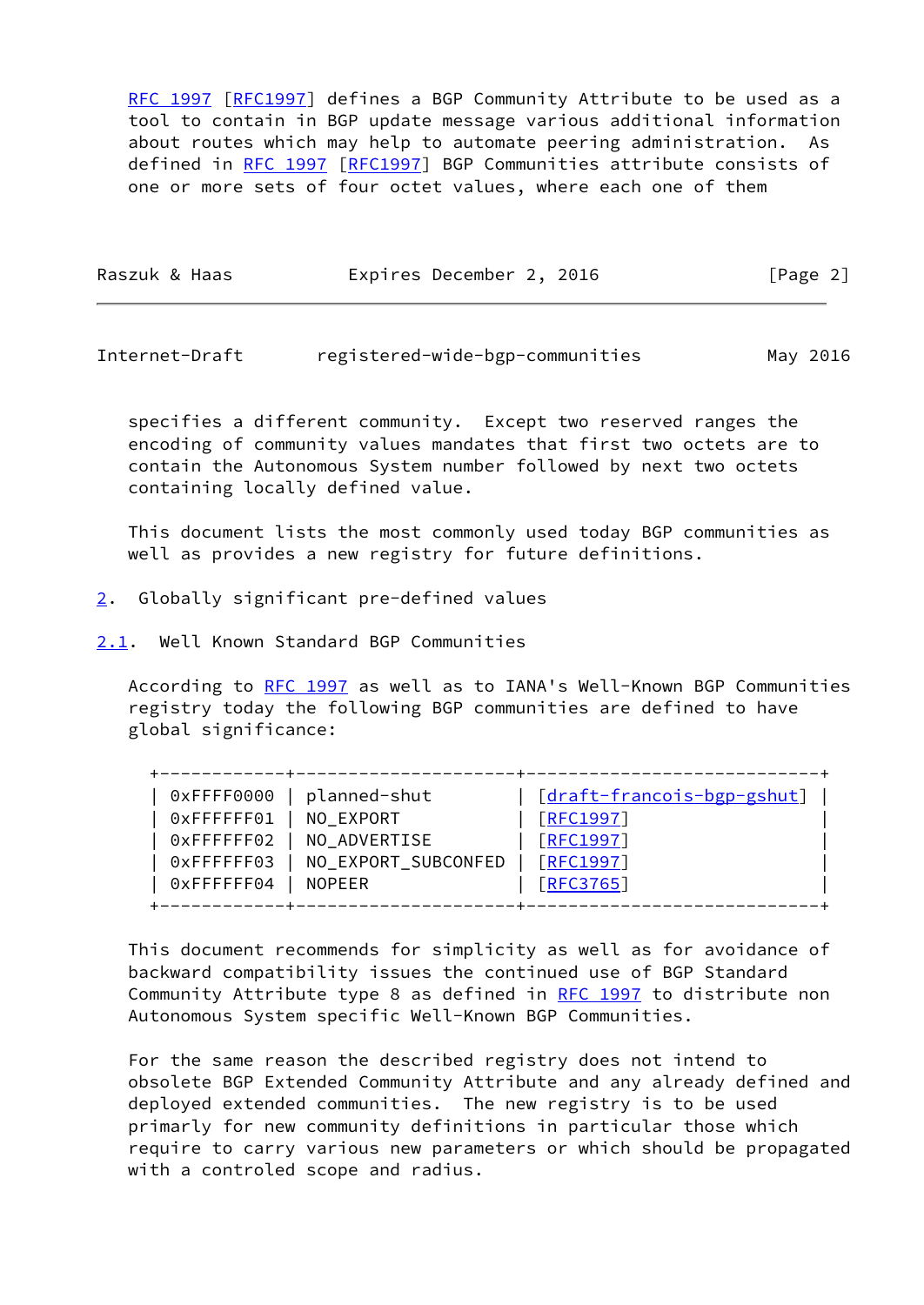### <span id="page-3-0"></span>[2.2](#page-3-0). Registered pre-defined Wide BGP Communities

 It has been requested numerous times to have a globally unified way to express some particular Autonomous System based routing policies. When defining a new way to encode bgp communities we have an opportunity to define set of new registered routing policies and route markings which could be passed within and between Autonomous Systems resulting in their common interpretation.

 This document will request IANA to define and maintain a new registry for pre-defined Wide BGP Community values. The allocation policy is on a first come first served basis.

| Raszuk & Haas | Expires December 2, 2016 | [Page 3] |
|---------------|--------------------------|----------|
|               |                          |          |

<span id="page-3-1"></span>

| Internet-Draft | registered-wide-bgp-communities | May 2016 |
|----------------|---------------------------------|----------|
|----------------|---------------------------------|----------|

 It is recommended that an implementation supports by an explicit enabling defined below Registered Wide BGP Communities. Depending on the BGP implementation support it is recommended that an implementation would support Registered Wide BGP Communities without breaking static or dynamic peer/update groups. However it needs to be pointed out that support of all Registered Wide BGP Communities is not mandatory. It will be perfectly valid for any BGP implementation to support only subset of Wide BGP Communities.

 It is strongly advised that each Autonomous System does an inbound verification of received Wide BGP Communities from all of its EBGP peers before accepting them and propagating within their own domain.

 The document does not mandate nor enforces that given registered type value of Wide BGP Community would be of transitive or non-transitive type. It is for the operator to determine the propagation AS radius required for such community when appending it to routing information. However the document will provide a transitivity radius recommendation to defined communities.

 The following Wide BGP Communities have global significance and their execution should be uniformly implemented by any BGP speaker supporting given set of Wide BGP Communities.

 The defined below value of the community should be interpreted as registered value only if "R" - registered bit is set in the community Type 1 container as described in [\[draft-raszuk-wide-bgp-communities\]](https://datatracker.ietf.org/doc/pdf/draft-raszuk-wide-bgp-communities) Otherwise the value is local and it's actions is locally defined by the operator.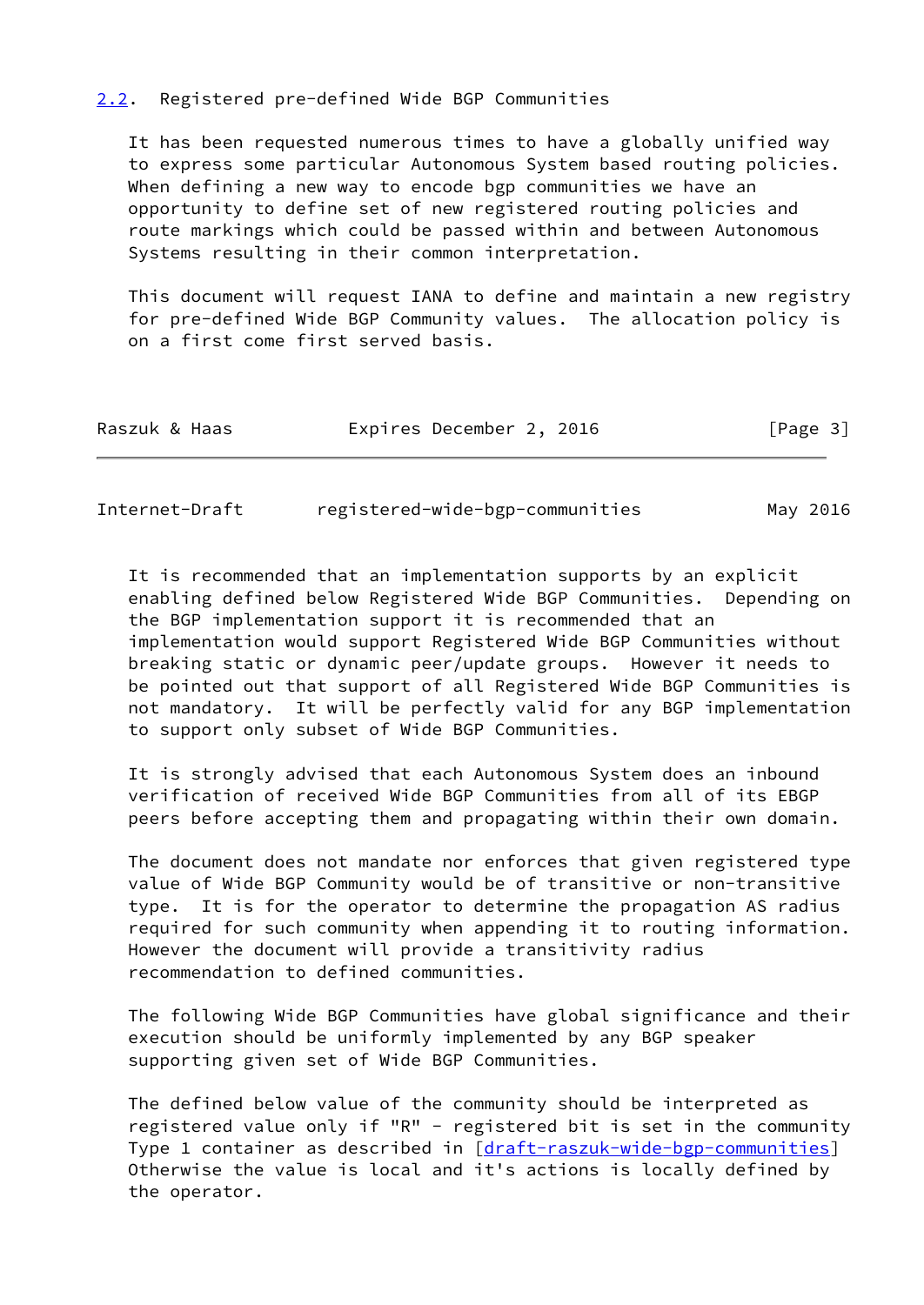# <span id="page-4-0"></span>[2.2.1](#page-4-0). General Registered Wide BGP Community Values

 The below set of communities will be defined to be carried in Wide BGP Community Type 1, with the container type values (Community Registered Value) as per [Section 6](#page-15-2).

| Raszuk & Haas |  |
|---------------|--|
|               |  |

Expires December 2, 2016 [Page 4]

| Internet-Draft                  |                                                                       |  | registered-wide-bgp-communities |                                                               | May 2016  |  |  |
|---------------------------------|-----------------------------------------------------------------------|--|---------------------------------|---------------------------------------------------------------|-----------|--|--|
| $\Theta$<br>$\Theta$            | 1                                                                     |  |                                 | 1 2 3 4 5 6 7 8 9 0 1 2 3 4 5 6 7 8 9 0 1 2 3 4 5 6 7 8 9 0 1 | 3         |  |  |
|                                 | 0x0001                                                                |  |                                 | $\begin{bmatrix} R & C & 0 & 0 & 0 & 0 & 0 & 0 \end{bmatrix}$ | Hop Count |  |  |
|                                 | -+-+-+-+-+-+-+-+<br>Length                                            |  |                                 | -+-+-+-+-+-+-+-+-+-+                                          |           |  |  |
| +-+-+-+-+-+-+-+-+-+-+-+-+-+-+-+ |                                                                       |  |                                 | -+-+-+-+-+-+-+-+-+-+-+-+-+-                                   |           |  |  |
|                                 | Registered Community Value                                            |  |                                 |                                                               |           |  |  |
|                                 | Source AS Number<br>-+-+-+-+-+-+-+-+<br>-+-+-+-+-+-+-+-+-+            |  |                                 |                                                               |           |  |  |
|                                 | Context AS Number                                                     |  |                                 |                                                               |           |  |  |
|                                 | Wide Community Target(s) TLV (optional)                               |  |                                 |                                                               |           |  |  |
|                                 | Wide Community Exclude Target(s) TLV (optional)<br>-+-+-+-+-+-+-+-+-+ |  |                                 |                                                               |           |  |  |
|                                 |                                                                       |  |                                 | Wide Community Parameter(s) TLV (optional)                    |           |  |  |

Figure 1: Wide BGP Community Type 1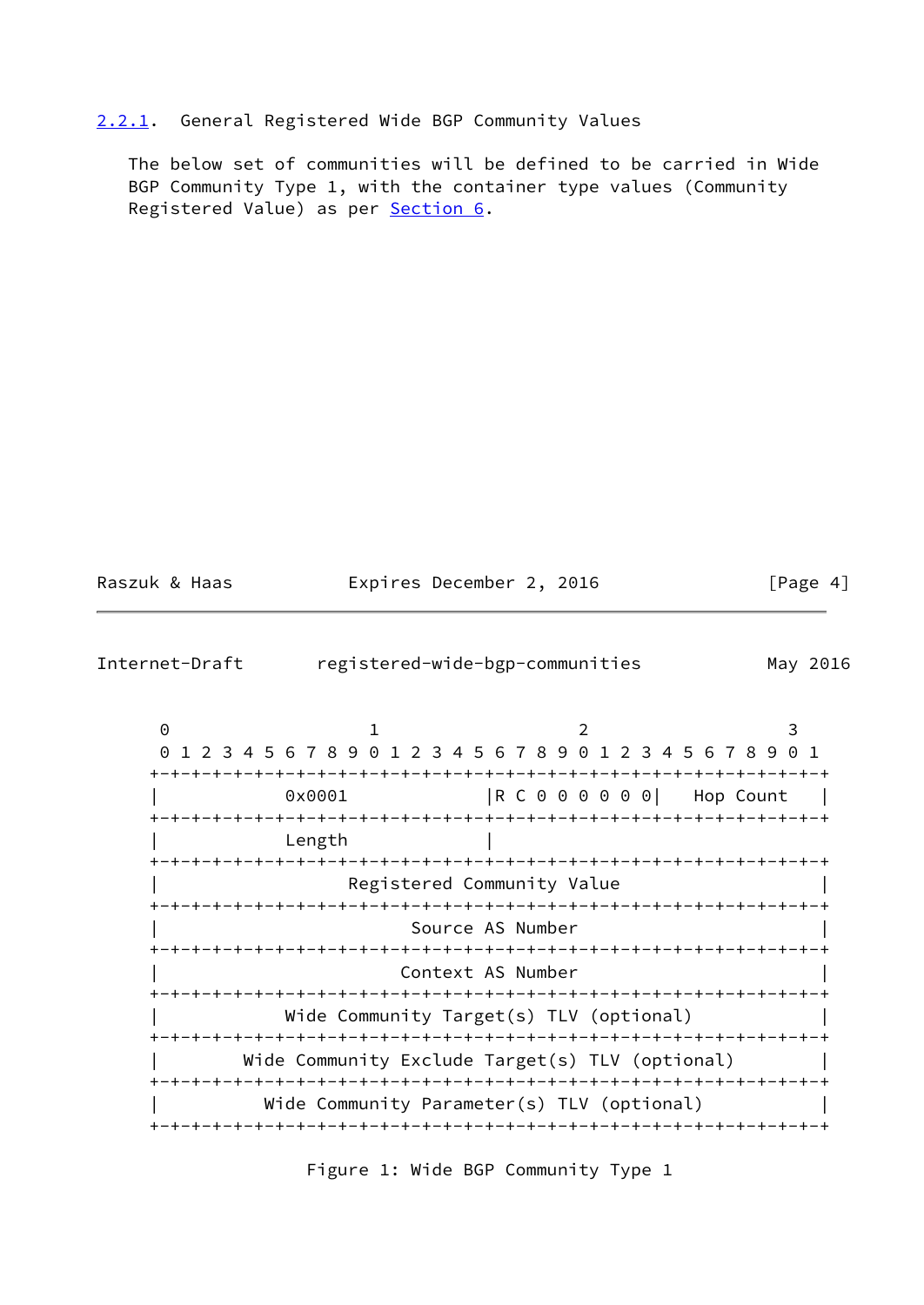Description format: TYPE: 0x0001 (constant for this registry) FLAGS "F": R - Registered bit (Set to 1 for registered values) C - Confederation bit (Set when applicable) HOP COUNT "H": Defines domain or sub-domain propagation radius LENGTH "L": Length of the Container Type 1 in octets REGISTERED COMMUNITY VALUE "R": Value of the community in registry SOURCE AS "S": Originator AS of Wide BGP Community CONTEXT AS "C": For registered communities carries predefined meaning or otherwise should be set to 0x00000000 TARGET TLV "T": Set of atoms containing targets for execution EXCLUDE TARGET TLV "E": Set of atoms containing excluded targets for execution PARAMETER TLV "P": Set of atoms containing optional parameters for execution

| Raszuk & Haas | Expires December 2, 2016 | [Page 5] |
|---------------|--------------------------|----------|
|               |                          |          |

| Internet-Draft | registered-wide-bgp-communities | May 2016 |
|----------------|---------------------------------|----------|
|                |                                 |          |

## BLACKHOLE

| $S = src AS #$          |
|-------------------------|
| $C = 0 \times 00000000$ |
| $T = none$              |
| $E = none$              |
| $P = none$              |
|                         |

 DESCRIPTION - All transit traffic to destinations for which advertised routes carry such community value should be dropped. It is recommended that specified Autonomous System number should be eligible and verified by BGP Origin Validation functionality to advertise given BGP destinations.

| SOURCE FILTER |                |
|---------------|----------------|
| Type: 0x0001  | $S = src AS #$ |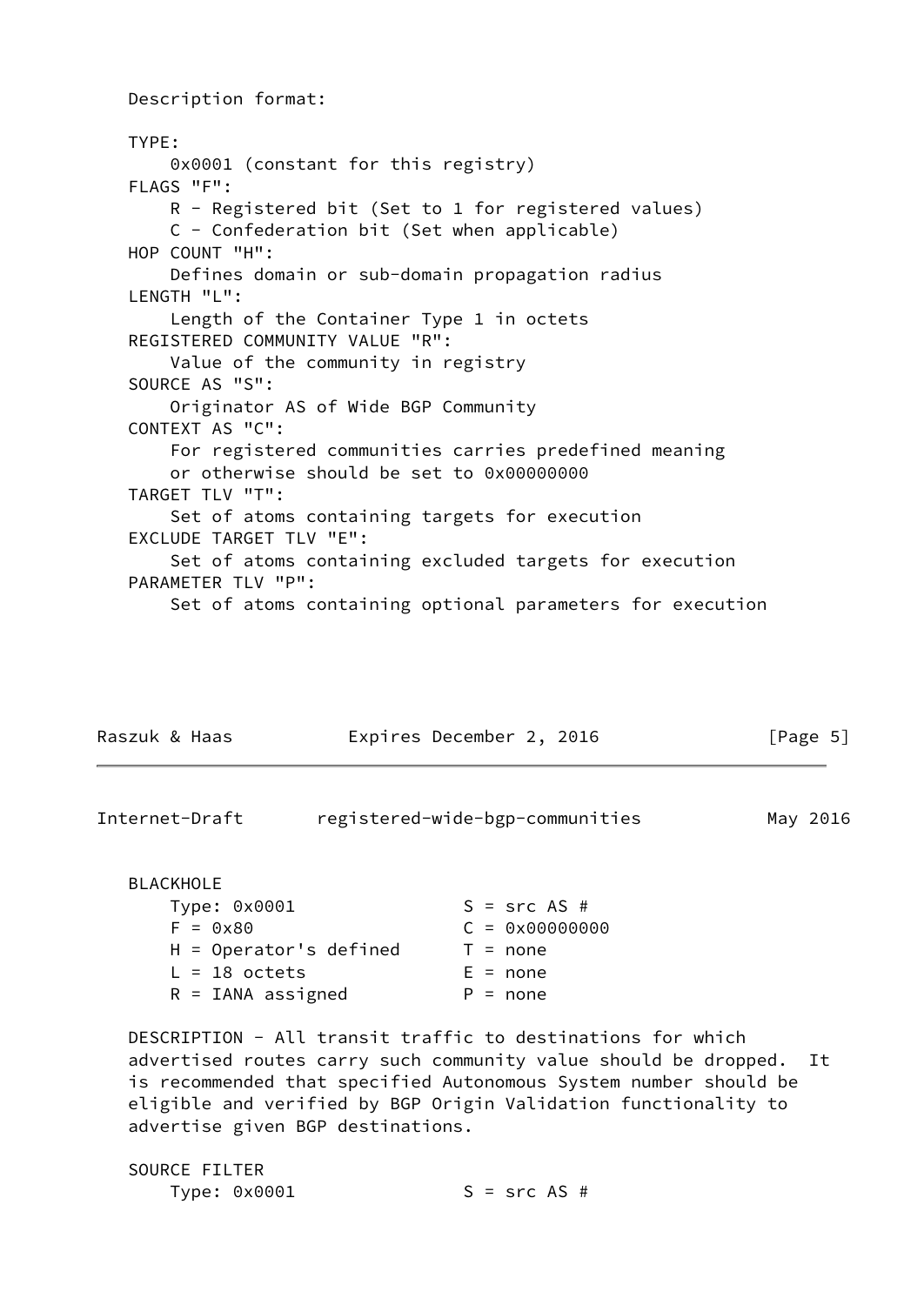| $F = \theta \times 8\theta$ | $C = 0 \times 00000000$ |
|-----------------------------|-------------------------|
| $H =$ Operator's defined    | $T = none$              |
| $L = 18$ octets             | $E = none$              |
| $R = IANA$ assigned         | $P = none$              |

 DESCRIPTION - All transit traffic which source addresses have been tagged by such Wide BGP Community should be dropped.

| SOURCE DO RPF            |                         |
|--------------------------|-------------------------|
| Type: 0x0001             | $S = src AS #$          |
| $F = 0x80$               | $C = 0 \times 00000000$ |
| $H =$ Operator's defined | $T = none$              |
| $L = 18$ octets          | $E = none$              |
| $R = IANA$ assigned      | $P = none$              |

 DESCRIPTION - All transit traffic which source addresses have been tagged by such Wide BGP Community should be subject to Reverse Path Forwarding check when crossing Autonomous System boundaries. Source Autonomous System number specified in the body of this community should directly indicate the peering interfaces on which such RPF check should be performed.

| HIGH PRIORITY PREFIX |                         |
|----------------------|-------------------------|
| Type: 0x0001         | $S = src AS #$          |
| $F = 0x80$           | $C = 0 \times 00000000$ |
| $H = 0 \times 00$    | $T = none$              |
| $L = 18$ octets      | $E = none$              |
| $R = IANA$ assigned  | $P = none$              |

 DESCRIPTION - BGP prefixes carrying such Wide BGP Community should be advertised to restarting peers before other prefixes received by given BGP speaker.

| Raszuk & Haas                                                                                                     | Expires December 2, 2016                                                            | [Page 6] |
|-------------------------------------------------------------------------------------------------------------------|-------------------------------------------------------------------------------------|----------|
| Internet-Draft                                                                                                    | registered-wide-bgp-communities                                                     | May 2016 |
| ATTACK TARGET<br>Type: 0x0001<br>$F = 0x80$<br>$H =$ Operator's defined<br>$L = 18$ octets<br>$R = IANA$ assigned | $S = src AS #$<br>$C = 0 \times 00000000$<br>$T = none$<br>$E = none$<br>$P = none$ |          |

DESCRIPTION - The ATTACK\_TARGET Registered Wide BGP Community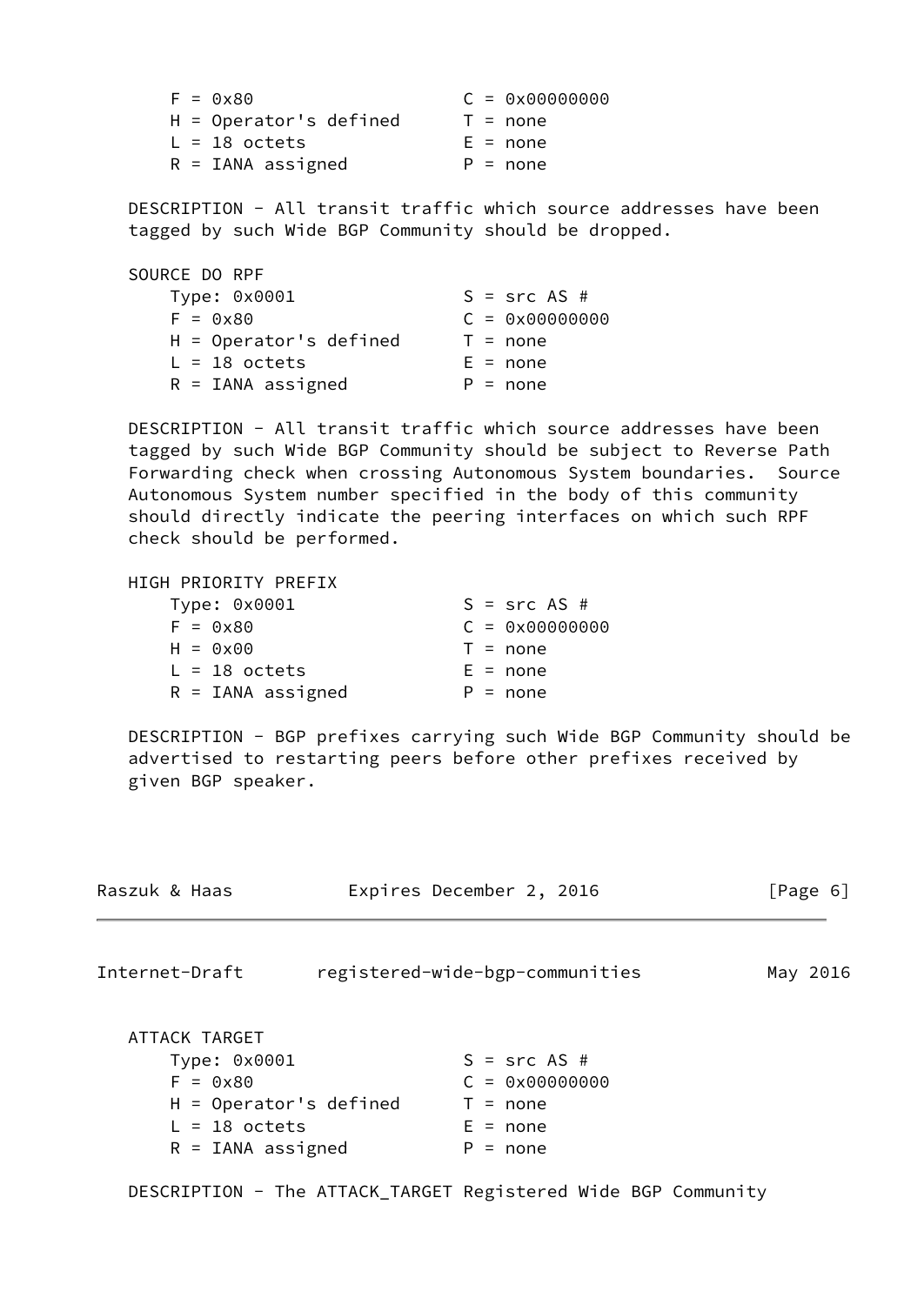indicates that BGP prefixes carrying such community are receiving unusual amount of unwanted traffic most likely due to some form of network attack. Network devices capable of analyzing and mitigating such attacks can use such community as a hint on what destinations to focus the most.

<span id="page-7-1"></span>[2.2.2](#page-7-1). Advertisement control Registered Wide BGP Communities

| NO ADVERTISE TO AS       |                         |
|--------------------------|-------------------------|
| Type: 0x0001             | $S = src AS #$          |
| $F = 0x80$               | $C = 0 \times 00000000$ |
| $H =$ Operator's defined | $T = Type_1 (Peer_A S)$ |
| $L = 25$ octets          | $E = none$              |
| $R = IANA$ assigned      | $P = none$              |

 DESCRIPTION - All routes received which carry such Wide BGP Community containing this value MUST NOT be advertised to BGP peer which Autonomous System number has been listed in the TARGET TLV field of this community.

 Semantically specifying the reserved Autonomous System value of 0xFFFFFFFF (ANY AS) would be an equivalent of using NO\_ADVERTISE Well-Known Standard BGP Community Attribute.

| ADVERTISE TO AS          |                         |
|--------------------------|-------------------------|
| Type: 0x0001             | $S = src AS #$          |
| $F = 0x80$               | $C = 0 \times 00000000$ |
| $H =$ Operator's defined | $T = Type_1 (Peer_A S)$ |
| $L = 25$ octets          | $E = none$              |
| $R = IANA$ assigned      | $P = none$              |

 DESCRIPTION - All routes received carrying such Wide BGP Community containing this value MUST ONLY be advertised to BGP peers which Autonomous System number is specified in the TARGET TLV field of this community.

 Semantically specifying the reserved Autonomous System value of 0xFFFFFFFF (ANY AS) would be an equivalent of advertisement to all neighbors. Post execution this community MUST be removed.

| Raszuk & Haas | Expires December 2, 2016 |  | [Page 7] |
|---------------|--------------------------|--|----------|
|---------------|--------------------------|--|----------|

<span id="page-7-0"></span>Internet-Draft registered-wide-bgp-communities May 2016

ADVERTISE AND SET NO EXPORT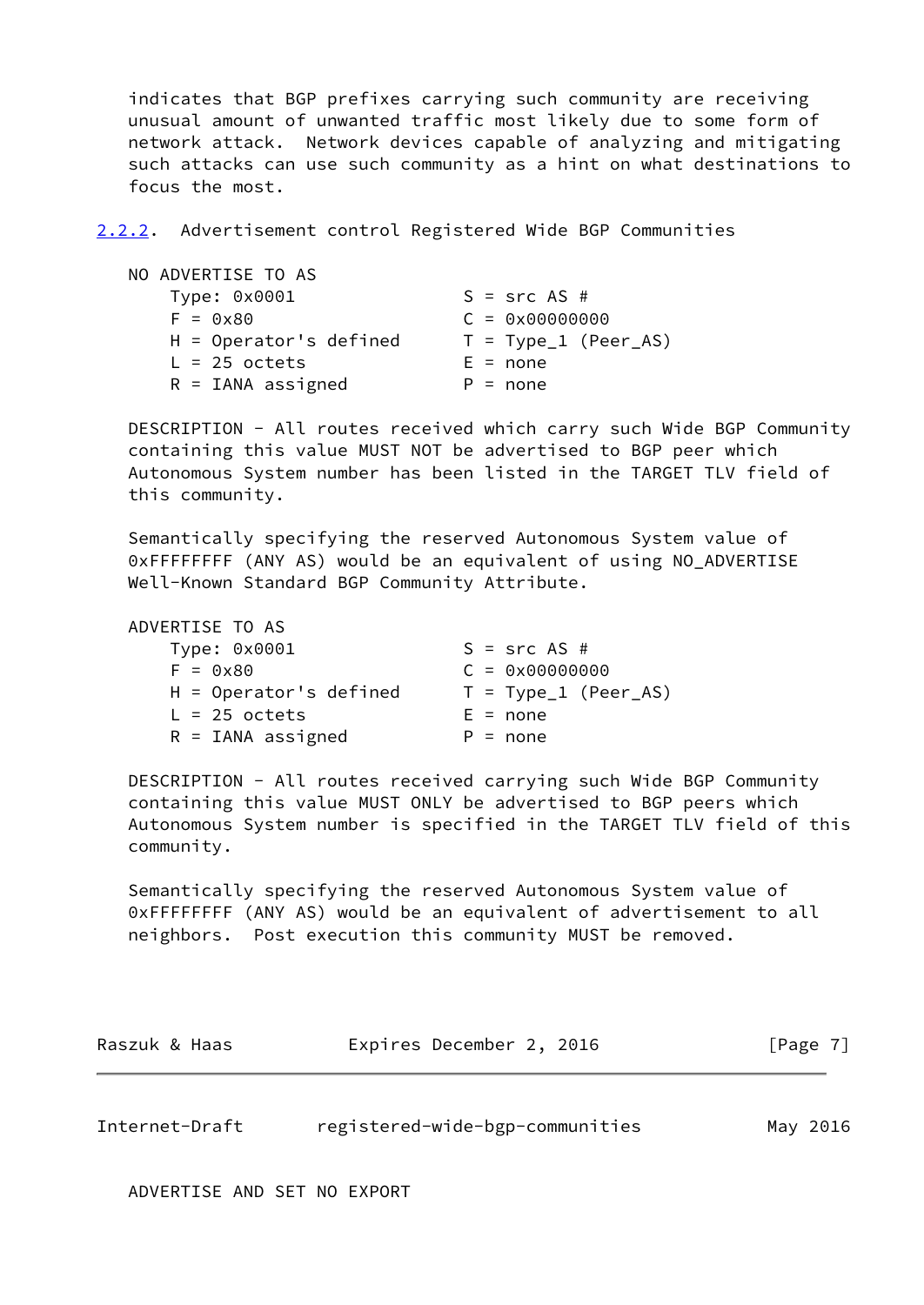| Type: 0x0001                | $S = src AS #$          |
|-----------------------------|-------------------------|
| $F = \theta \times 8\theta$ | $C = 0 \times 00000000$ |
| $H =$ Operator's defined    | $T = Type_1 (Peer_A S)$ |
| $L = 25$ octets             | $E = none$              |
| $R = IANA$ assigned         | $P = none$              |

 DESCRIPTION - All routes received carrying such Wide BGP Community containing this value MUST be advertised to BGP peer which Autonomous System number is specified in the TARGET TLV field of this community with NO\_EXPORT Standard BGP Community attached.

 Semantically specifying in TARGET TLV the reserved Autonomous System value of 0xFFFFFFFF (ANY AS) would be an equivalent of advertisement to all neighbors with NO\_EXPORT community being set. Post execution this community MUST be removed.

<span id="page-8-0"></span>[2.2.3](#page-8-0). AS source marking Registered Wide BGP Communities

| FROM PEER           |                         |
|---------------------|-------------------------|
| Type: 0x0001        | $S = src AS #$          |
| $F = 0x80$          | $C = 0 \times 00000000$ |
| $H = 0x00$          | $T = none$              |
| $L = 18$ octets     | $E = none$              |
| $R = IANA$ assigned | $P = none$              |

 DESCRIPTION - Autonomous System may attach this community to routes received from their EBGP peers to later, when advertising them outside the domain, apply or relax local policies only on such group of destinations.

| FROM CUSTOMER       |                         |
|---------------------|-------------------------|
| Type: 0x0001        | $S = src AS #$          |
| $F = 0x80$          | $C = 0 \times 00000000$ |
| $H = 0 \times 00$   | $T = none$              |
| $L = 18$ octets     | $E = none$              |
| $R = IANA$ assigned | $P = none$              |

 DESCRIPTION - Autonomous System may attach this community to routes received from their customers to later, when advertising them outside the domain, apply or relax local policies only on such group of destinations.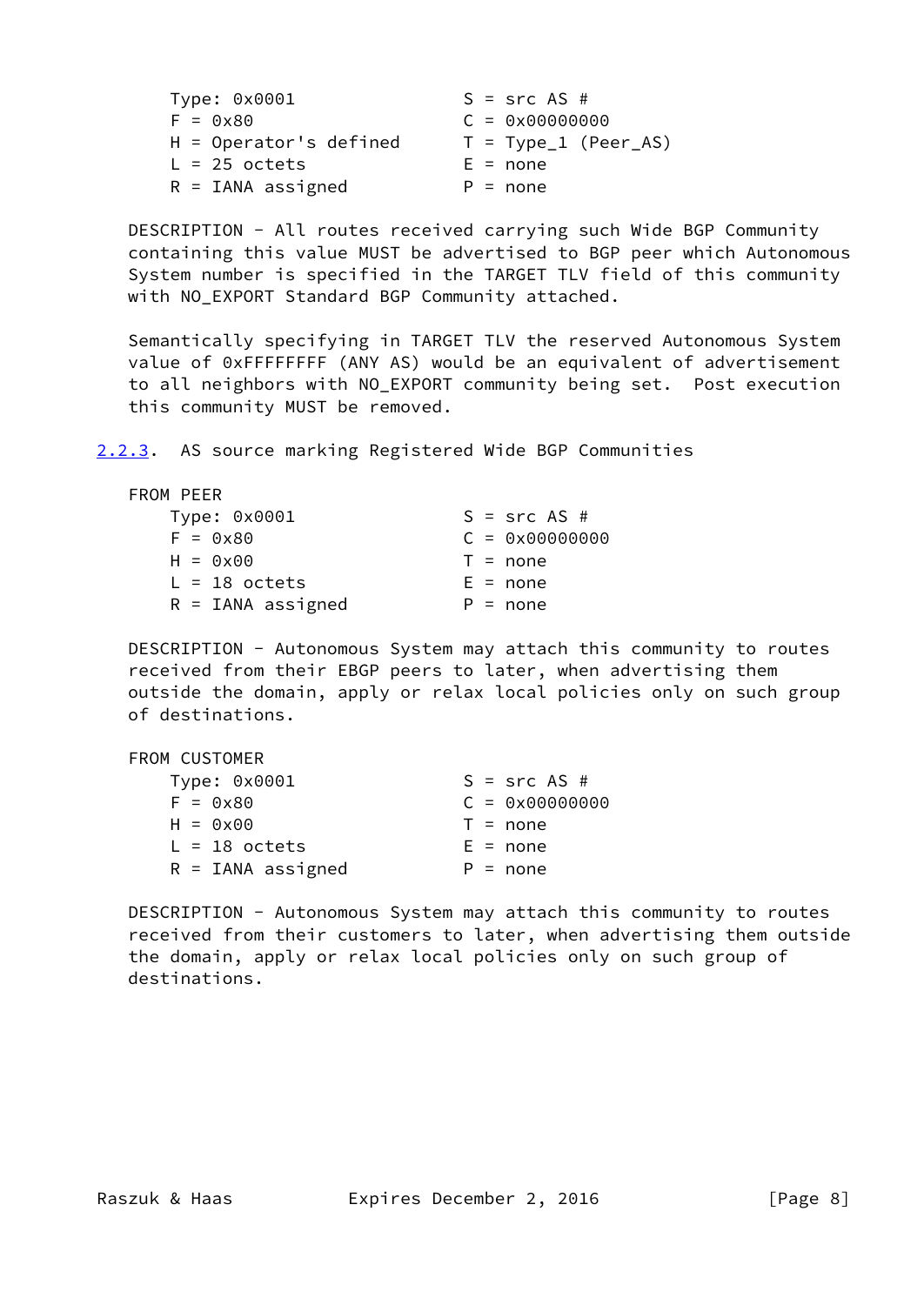| INTERNAL            |                         |
|---------------------|-------------------------|
| Type: 0x0001        | $S = src AS #$          |
| $F = 0x80$          | $C = 0 \times 00000000$ |
| $H = 0 \times 00$   | $T = none$              |
| $L = 18$ octets     | $E = none$              |
| $R = IANA$ assigned | $P = none$              |

 DESCRIPTION - Autonomous System may attach this community to routes originated in their own domain to later, when advertising them outside the domain, apply or relax local policies only on such group of destinations.

| FROM UPSTREAM   |                     |  |                         |
|-----------------|---------------------|--|-------------------------|
| Type: 0x0001    |                     |  | $S = src AS #$          |
| $F = 0x80$      |                     |  | $C = 0 \times 00000000$ |
| $H = 0x00$      |                     |  | $T = none$              |
| $L = 18$ octets |                     |  | $E = none$              |
|                 | $R = IANA$ assigned |  | $P = none$              |

 DESCRIPTION - Autonomous System may attach this community to routes received from their EBGP upstream peers to later, when advertising them outside the domain, apply or relax local policies only on such group of destinations.

FROM IX

| Type: 0x0001                      | $S = src AS #$          |
|-----------------------------------|-------------------------|
| $F = 0x80$                        | $C = 0 \times 00000000$ |
| $H = \Theta \times \Theta \Theta$ | $T = none$              |
| $L = 18$ octets                   | $E = none$              |
| $R = IANA$ assigned               | $P = none$              |

 DESCRIPTION - Autonomous System may attach this community to routes received from their EBGP peering sessions with the Internet Exchange peers or with Route Server to later, when advertising them outside the domain, apply or relax local policies only on such group of destinations.

| LEARNED FROM AS     |                         |
|---------------------|-------------------------|
| Type: 0x0001        | $S = src AS #$          |
| $F = 0x80$          | $C = 0 \times 00000000$ |
| $H = 0x00$          | $T = Type_1 (Peer_A S)$ |
| $L = 25$ octets     | $E = none$              |
| $R = IANA$ assigned | $P = none$              |

 DESCRIPTION - Autonomous System may attach this community to routes received from their EBGP peer by explicitly tagging them with their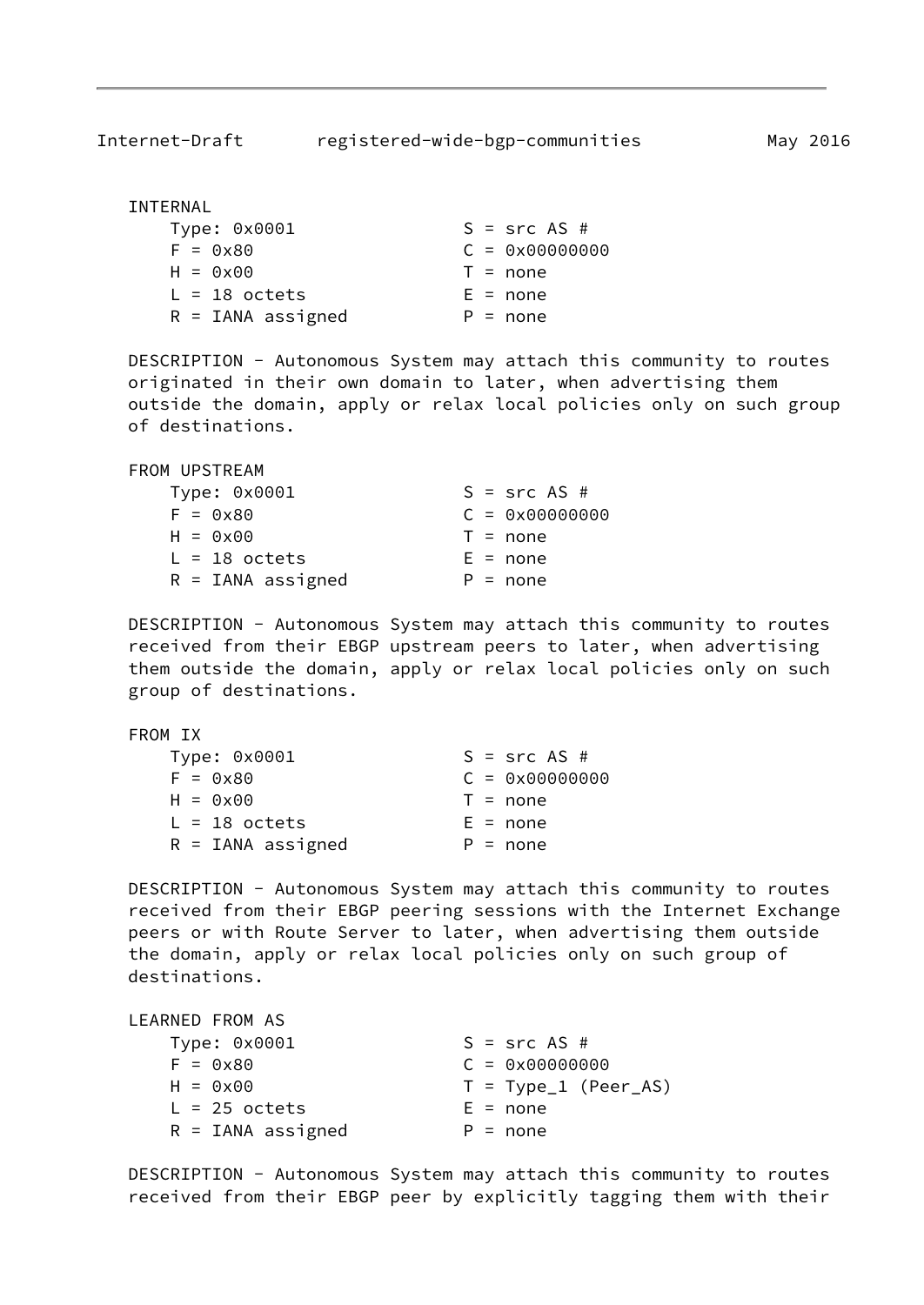peer's Autonomous System number as a value of the TARGET TLV field. If the AS number is a two octet number first two octest will be

| Raszuk & Haas | Expires December 2, 2016 |  | [Page 9] |  |
|---------------|--------------------------|--|----------|--|
|               |                          |  |          |  |

<span id="page-10-0"></span>Internet-Draft registered-wide-bgp-communities May 2016

 filled with zero. It is possible to use this to also carry private AS number of customers.

<span id="page-10-2"></span>[2.2.4](#page-10-2). Return path influencing Registered Wide BGP Communities

| PATH HINT                |                         |
|--------------------------|-------------------------|
| Type: 0x0001             | $S = src AS #$          |
| $F = 0x80$               | $C = 0 \times 00000000$ |
| $H =$ Operator's defined | $T = Type_1 (AS#)$      |
| $L = 25$ octets          | $E = none$              |
| $R = IANA$ assigned      | $P = none$              |

 DESCRIPTION - Autonomous System receiving such Wide BGP Community value should prefer for BGP prefixes received with such community (for example by increasing value of local preference on ingress), a BGP path which traverses Autonomous System number which has been specified in the TARGET TLV field of this community. Post execution this community SHOULD be kept.

| NEGATIVE PATH HINT          |                         |
|-----------------------------|-------------------------|
| Type: 0x0001                | $S = src AS #$          |
| $F = \theta \times 8\theta$ | $C = 0 \times 00000000$ |
| $H =$ Operator's defined    | $T = Type_1 (AS#)$      |
| $L = 25$ octets             | $E = none$              |
| $R = IANA$ assigned         | $P = none$              |

 DESCRIPTION - Autonomous System receiving such Wide BGP Community value should prefer for BGP prefixes received with such community (for example by increasing value of local preference on ingress), a BGP path which DOES NOT traverses Autonomous System number which has been specified in the TARGET TLV field of this community. Post execution this community SHOULD be kept.

<span id="page-10-1"></span>[2.2.5](#page-10-1). AS\_PATH modifying Registered Wide BGP Communities

| PREPEND N TIMES BY AS       |                         |
|-----------------------------|-------------------------|
| Type: 0x0001                | $S = src AS #$          |
| $F = \theta \times 8\theta$ | $C = 0 \times 00000000$ |
| $H =$ Operator's defined    | $T = Type_1 (AS#)$      |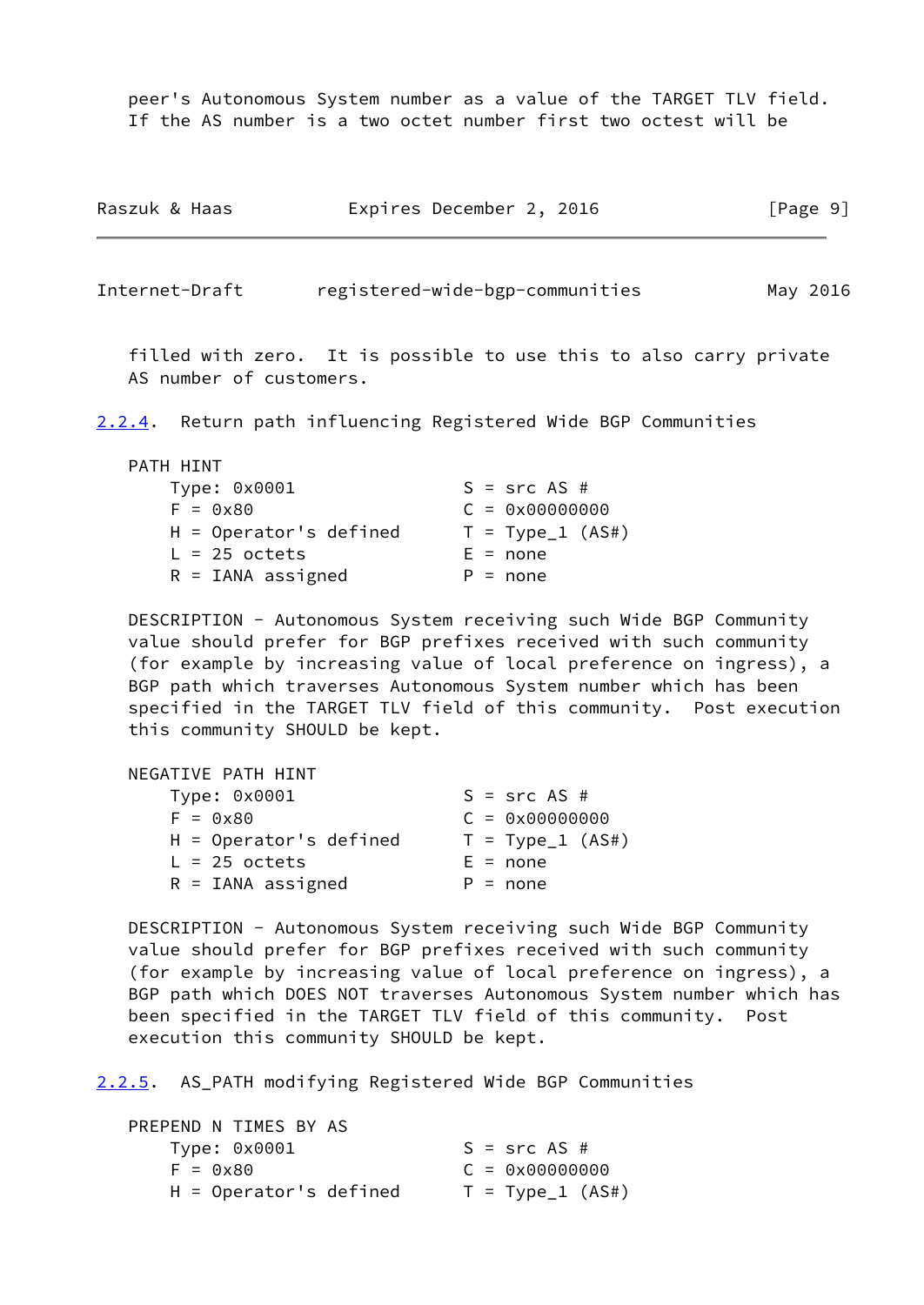| $L = 29$ octets     | $E = none$          |
|---------------------|---------------------|
| $R = IANA$ assigned | $P = Type_4 (0xAA)$ |

 DESCRIPTION - The Autonomous System specified in the TARGET TLV field of such community should prepend N times (encoded as 0xAA) its own Autonomous System number when advertising routes tagged with this community to peers. Number of requested AS prepends is provided in the PARAMETERS TLV field value. Post execution this community MUST be removed.

| Raszuk & Haas | Expires December 2, 2016 | [Page 10] |  |
|---------------|--------------------------|-----------|--|
|---------------|--------------------------|-----------|--|

<span id="page-11-1"></span>Internet-Draft registered-wide-bgp-communities May 2016

| PREPEND N TIMES TO AS    |                         |
|--------------------------|-------------------------|
| Type: 0x0001             | $S = src AS #$          |
| $F = 0 \times 80$        | $C = 0 \times 00000000$ |
| $H =$ Operator's defined | $T = Type_1 (AS#)$      |
| $L = 29$ octets          | $E = none$              |
| $R = IANA$ assigned      | $P = Type_4 (0xAA)$     |

 DESCRIPTION - The Autonomous System advertising routes externally should prepend N times (encoded as 0xAA) its own Autonomous System number when advertising routes tagged with this community to peer which AS number is defined by TARGET TLV field. Number of requested AS prepends is provided in the PARAMETERS TLV field. Post execution this community MUST be removed.

| REPLACE BY                  |                         |
|-----------------------------|-------------------------|
| Type: 0x0001                | $S = src AS #$          |
| $F = \theta \times 8\theta$ | $C = 0 \times 00000000$ |
| $H =$ Operator's defined    | $T = Type_1 (AS#)$      |
| $L = 25$ octets             | $E = none$              |
| $R = IANA$ assigned         | $P = none$              |

 DESCRIPTION - All routes marked with such community advertised by an Autonomous System to all of its external peers should have any occurrence of an Autonomous System number specified in the TARGET TLV field replaced with advertising domain's local Autonomous System number. Post execution this community MUST be removed.

<span id="page-11-0"></span>[2.2.6](#page-11-0). Local Preference Registered Community

| LOCAL PREFERENCE            |                         |
|-----------------------------|-------------------------|
| Type: 0x0001                | $S = src AS #$          |
| $F = \theta \times 8\theta$ | $C = 0 \times 00000000$ |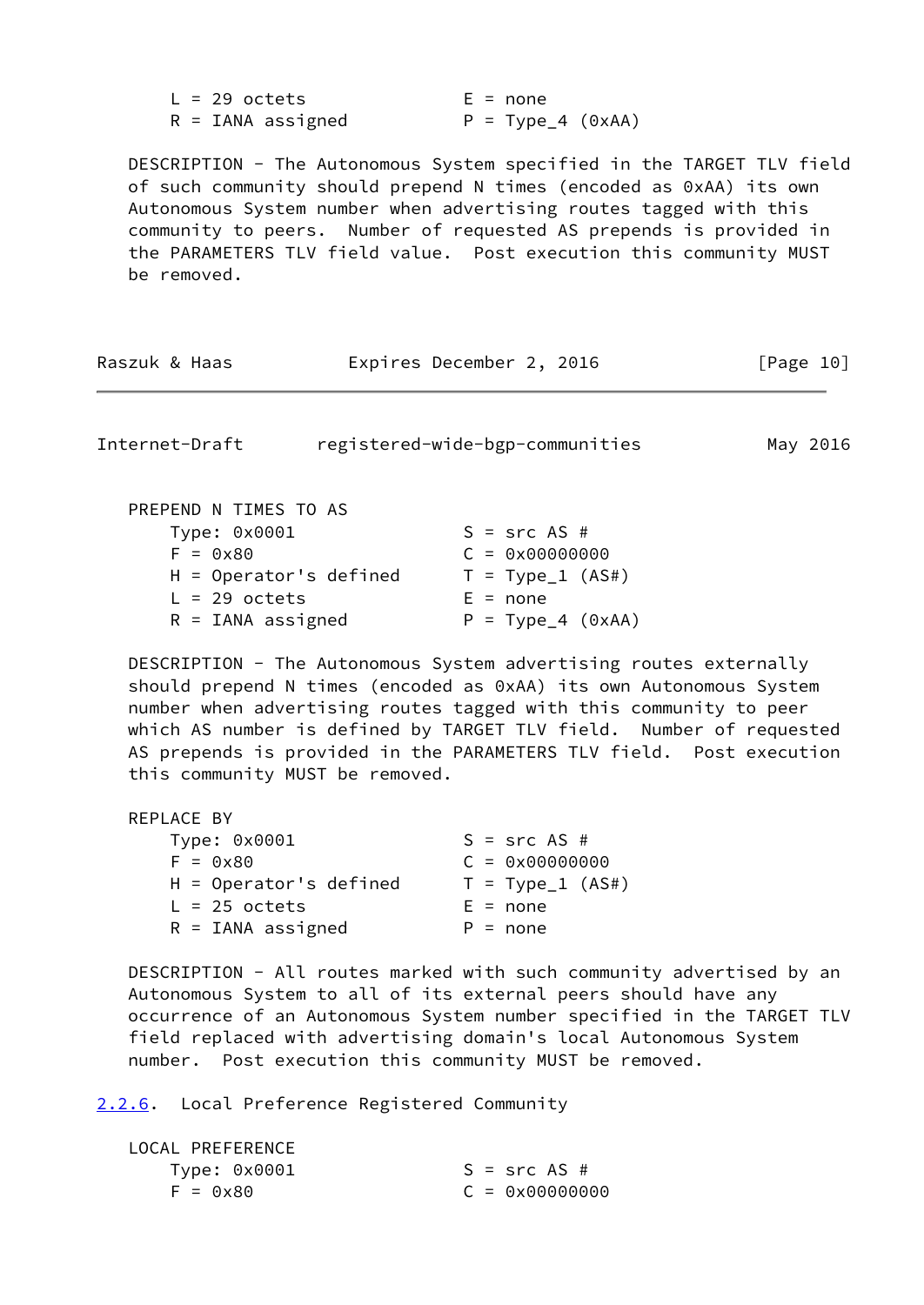| $H =$ Operator's defined | $T = none$             |
|--------------------------|------------------------|
| $L = 22$ octets          | $E = none$             |
| $R = IANA$ assigned      | $P = Type_4 (ABBBBBB)$ |
|                          |                        |

```
 SEMANTICS of PARAMETERS TLV
1 octet 1st bit indicates:
    0-increment, 1-decrement
    7 bits - value of local preference value 1..127
```
 DESCRIPTION - Autonomous System may suggest to its EBGP neighbor the following adjustments to the value of local preference as specified by given domain's local policy. The values of requested increment or decrement of local preference value is carried in the PARAMETERS TLV field. Post execution this community MUST be removed.

| Raszuk & Haas | Expires December 2, 2016 | [Page 11] |
|---------------|--------------------------|-----------|
|               |                          |           |

<span id="page-12-1"></span>

| Internet-Draft | registered-wide-bgp-communities | May 2016 |
|----------------|---------------------------------|----------|
|                |                                 |          |

### <span id="page-12-0"></span>[2.2.7](#page-12-0). AS\_PATH TTL Registered Community

| AS_PATH TTL MAX RADIUS   |                                        |
|--------------------------|----------------------------------------|
| Type: 0x0001             | $S = src AS #$                         |
| $F = 0x80$               | $C = 0 \times 00000000$                |
| $H =$ Operator's defined | $T = none$                             |
| $L = 22$ octets          | $E = none$                             |
| $R = IANA$ assigned      | $P = Type_4$ (0xAA) max AS_PATH radius |

 DESCRIPTION - Autonomous System may suggest to drop advertised prefix by any transit network if its AS\_PATH attribute length would be equal or greater to encoded value both inbound or outbound of EBGP session. The value of max AS\_PATH length allowed is specified in the PARAMETERS TLV field of the community. Post comparison this community MUST be kept.

<span id="page-12-2"></span>[2.2.8](#page-12-2). GEO-LOCATION Registered Community

| GEOGRAPHIC LOCATION WHERE BGP ROUTE IS INTRODUCED TO AS |                                   |
|---------------------------------------------------------|-----------------------------------|
| Type: 0x0001                                            | $S = src AS #$                    |
| $F = 0x80$                                              | $C = 0 \times 00000000$           |
| $H =$ Operator's defined                                | $T = none$                        |
| $L = 26$ octets                                         | $E = none$                        |
| $R = IANA$ assigned                                     | $P = Type_8$ (5 UTF-8 characters) |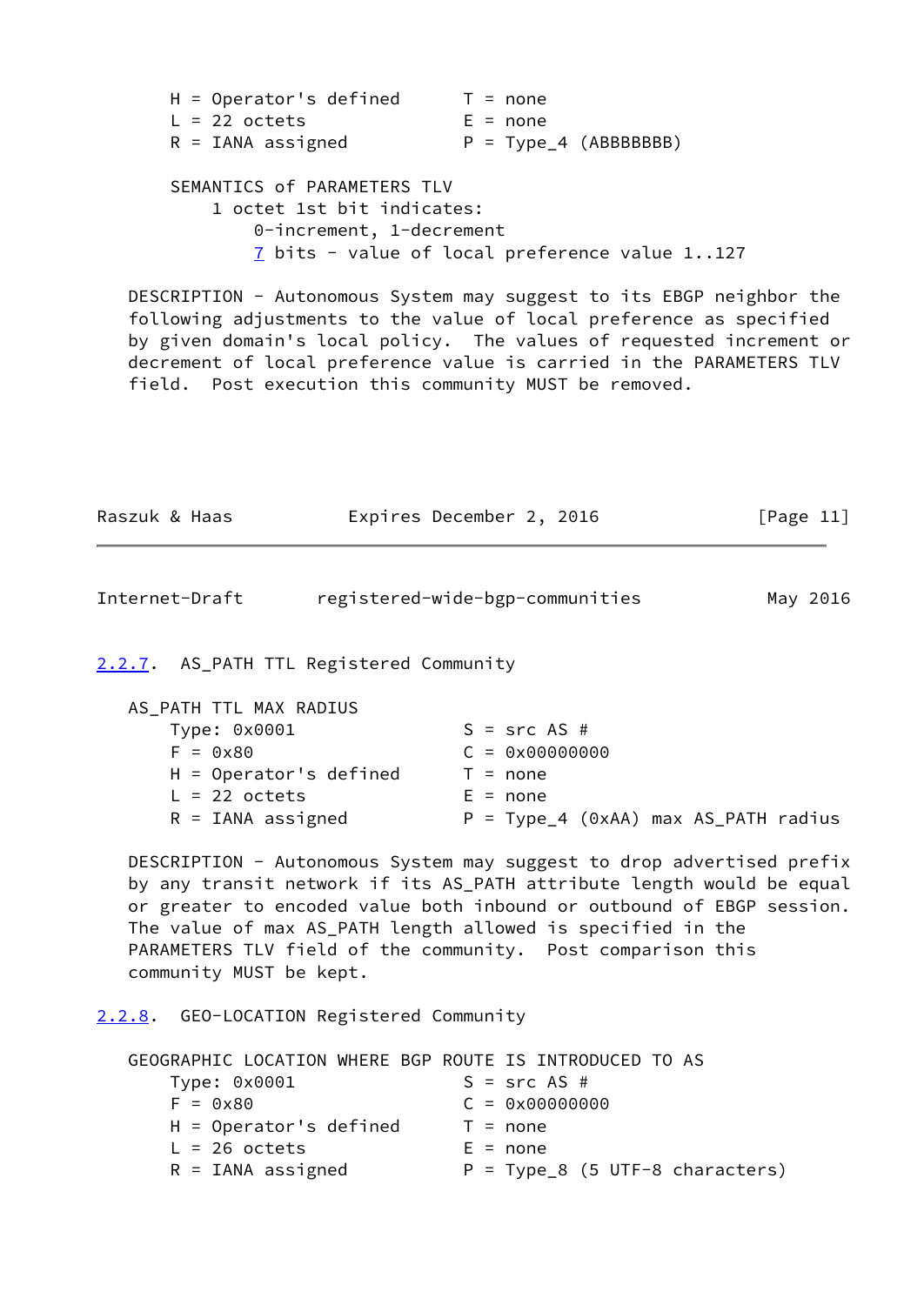DESCRIPTION - Autonomous Systems may attach this community to routes received from EBGP neighbors or introduced to BGP by other routing protocols to identify the geographic location where the route was introduced to the AS. The "right-most" two octets of PARAMETERS TLV correspond to an ISO3166-1 alpha-2 country identifier, while the "left-most" three octets may express a more specific geographic location, such as a city or IXP encoded in 3 octets.

Example:

 Wide BGP Community describing route learnt by the AS at London, GB HOP COUNT - operator defined  $LENGTH - 26$ PARAMETERS - 3 octets locality string + 2 octets country id.

Raszuk & Haas **Expires December 2, 2016** [Page 12]

<span id="page-13-0"></span>

| Internet-Draft |                                                               |               | registered-wide-bgp-communities |                           |      | May 2016 |
|----------------|---------------------------------------------------------------|---------------|---------------------------------|---------------------------|------|----------|
| $\Theta$       | 1                                                             |               | 2                               |                           | 3    |          |
| $\Theta$       | 1 2 3 4 5 6 7 8 9 0 1 2 3 4 5 6 7 8 9 0 1 2 3 4 5 6 7 8 9 0 1 |               |                                 |                           |      |          |
|                | 0x0001                                                        |               | 0x80                            |                           | 0xFF |          |
|                | 0x001A                                                        |               |                                 |                           |      |          |
|                | -+-+-+-+-+-+-+-+-+-+-+-+-                                     | IANA assigned |                                 | -+-+-+-+-+-+-+-+-+-+-+-+- |      |          |
|                |                                                               | 0x000000AS    |                                 |                           |      |          |
|                |                                                               | 0x00000000    |                                 |                           |      |          |
| 0x08           |                                                               | 0x0008        |                                 |                           |      |          |
| "L"            | "0"                                                           |               | "N"                             |                           | "G"  |          |
| "B"            |                                                               |               |                                 |                           |      |          |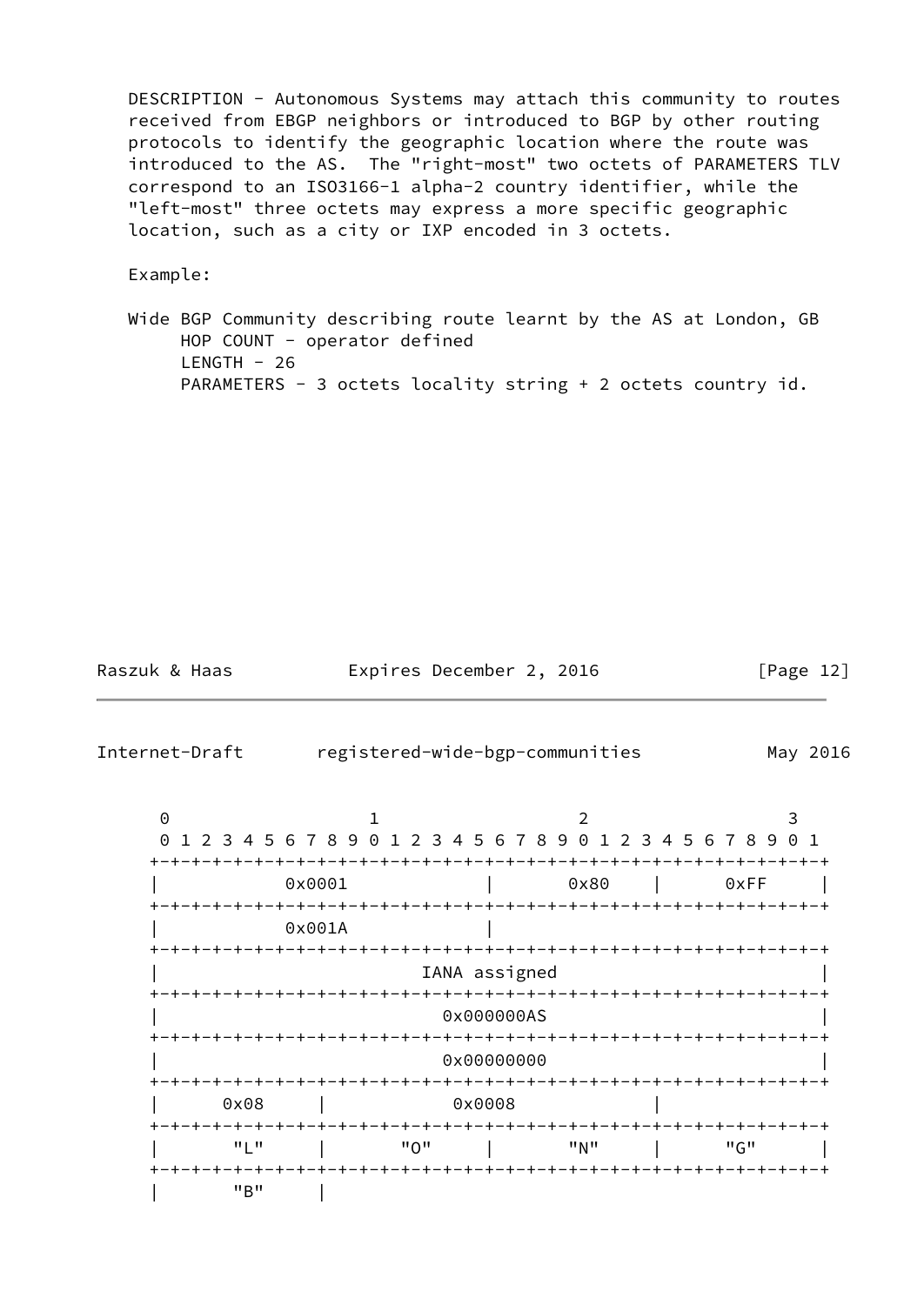```
 +-+-+-+-+-+-+-+-+
```
## <span id="page-14-0"></span>[3](#page-14-0). Example

 Customer of the source AS number 100 requests to execute AS\_PATH prepend 4 times when advertising the prefixes to AS number 2424. We will use the following community assigned on ingress or at the prefix origination.

| PREPEND N TIMES TO AS                   |                                   |
|-----------------------------------------|-----------------------------------|
| Type: 0x0001                            | $S = 0 \times 00000064$ (dec 100) |
| $F = 0 \times 80$                       | $C = 0 \times 00000000$           |
| $H = 0 \times 00$                       | $T = 0x00000978$ (dec 2424)       |
| $L = 0x001D$ (dec 29 octets) $E = none$ |                                   |
| $R = IANA$ assigned                     | $P = 0 \times 04$ (dec 4)         |

| Raszuk & Haas |  |
|---------------|--|
|               |  |

Expires December 2, 2016 [Page 13]

<span id="page-14-1"></span>Internet-Draft registered-wide-bgp-communities May 2016

| 0                    |                                                                 |                         |      |       |
|----------------------|-----------------------------------------------------------------|-------------------------|------|-------|
|                      | 0 1 2 3 4 5 6 7 8 9 0 1 2 3 4 5 6 7 8 9 0 1 2 3 4 5 6 7 8 9 0 1 |                         |      |       |
|                      |                                                                 |                         |      | . — + |
|                      | 0x0001                                                          |                         | 0x80 | 0x00  |
| $+ - + - + - +$      | -+-+-+-+-+-+                                                    | +-+-+-+-+-              |      |       |
|                      | 0x001D                                                          |                         |      |       |
|                      |                                                                 |                         |      |       |
|                      |                                                                 | IANA assigned           |      |       |
|                      |                                                                 |                         |      |       |
|                      |                                                                 | 0x00000064              |      |       |
| <u> +-+-+-+-+-</u> · |                                                                 | +-+-+-+-+-+-+-+-+-+-+-+ |      |       |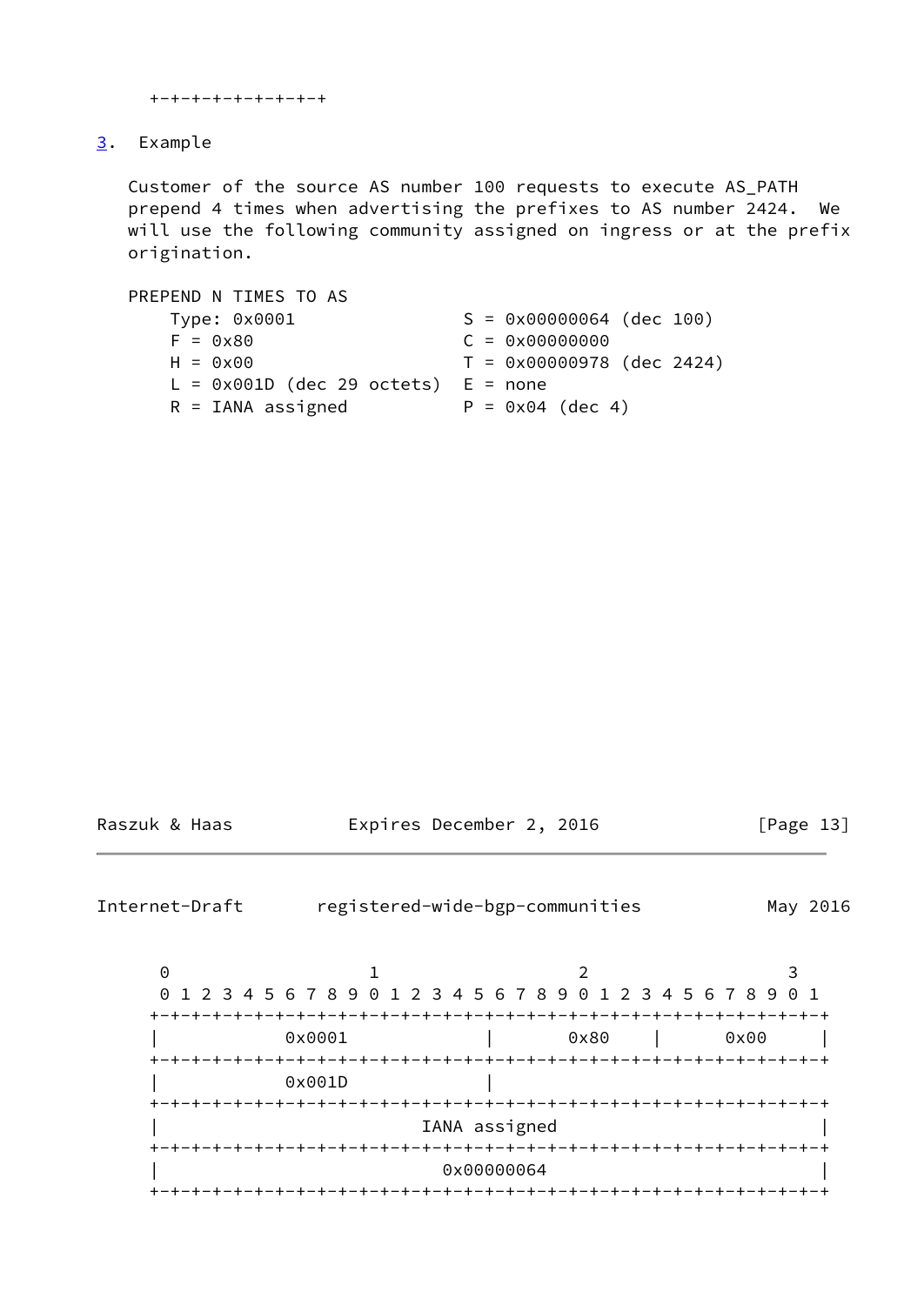

<span id="page-15-0"></span>[4](#page-15-0). ECMP Hint Registered Community

| AS_PATH TTL MAX RADIUS   |                                        |
|--------------------------|----------------------------------------|
| Type: 0x0001             | $S = src AS #$                         |
| $F = 0x80$               | $C = publisker AS #$                   |
| $H =$ Operator's defined | $T = none$                             |
| $L = 22$ octets          | $E = none$                             |
| $R = IANA$ assigned      | $P = Type_4$ (0xAA) max AS_PATH radius |

 DESCRIPTION - In multistage networks with large scale Equal Cost MultiPath (ECMP), it is often useful to separate flows towards a single destination among different paths along the parallel set at each stage. This wide community allows the operator to send a "hint" to the ingress router on how to set either the MPLS entropy label [\[RFC6790](https://datatracker.ietf.org/doc/pdf/rfc6790)] or the IPv6 flow label [\[RFC3697](https://datatracker.ietf.org/doc/pdf/rfc3697)] to achieve such flow separation. The Integer list given in the community can contain a label that is used by the receiver: Directly as an IPv6 flow label, Directly as an MPLS entropy label, As a seed used to calculate either a flow or entropy label

<span id="page-15-1"></span>[5](#page-15-1). Security considerations

 All the security considerations for BGP Communities as well as for BGP Extended Communities RFCs apply here.

| Raszuk & Haas | Expires December 2, 2016 | [Page 14] |
|---------------|--------------------------|-----------|
|               |                          |           |

<span id="page-15-3"></span>

| Internet-Draft | registered-wide-bgp-communities | May 2016 |
|----------------|---------------------------------|----------|
|----------------|---------------------------------|----------|

#### <span id="page-15-2"></span>[6](#page-15-2). IANA Considerations

 This document requests IANA to define and maintain a new registry named: "Registered Wide BGP Communities Values". The reserved pool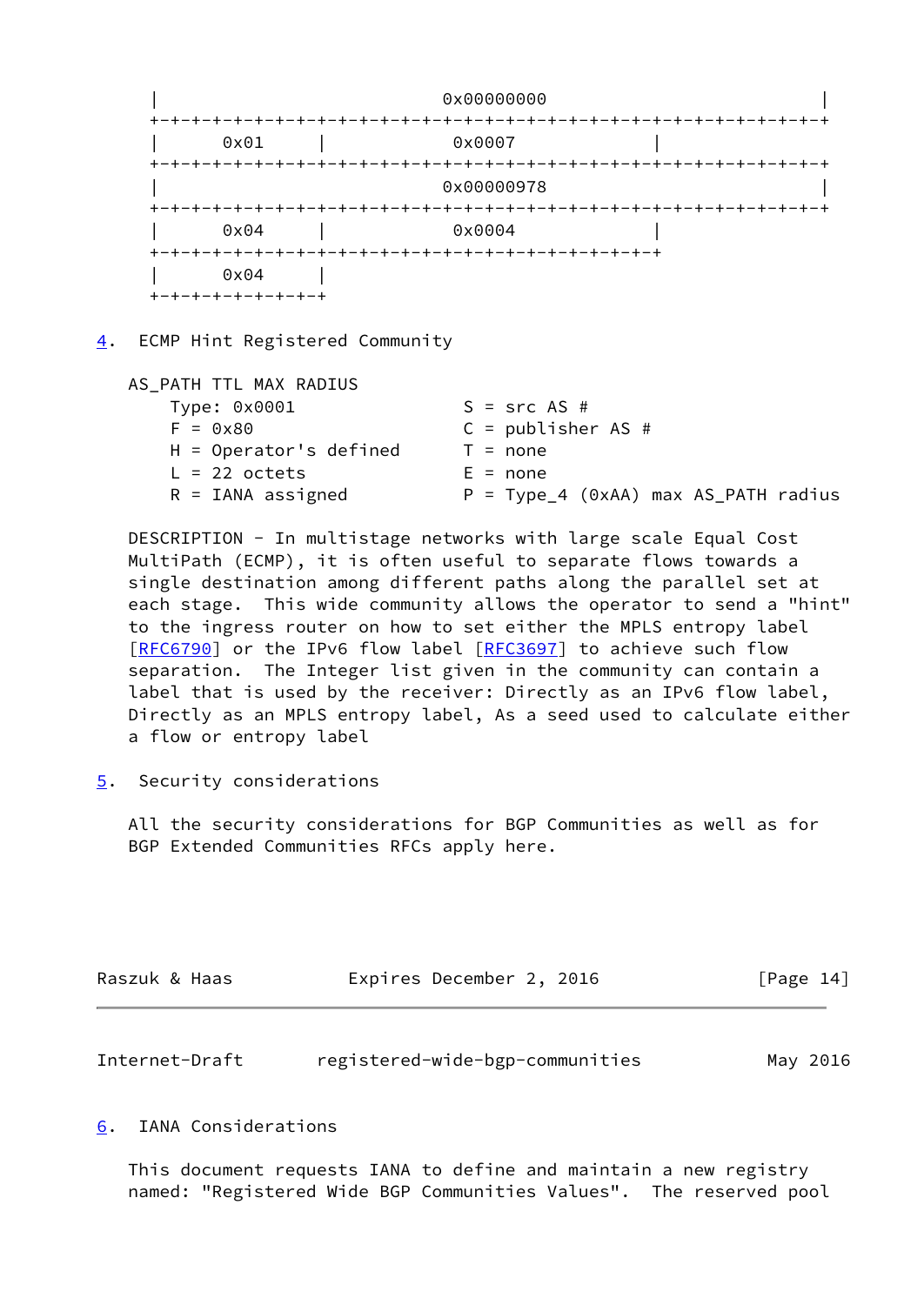of 0x00000000-0xFFFFFFFF has been defined for its allocations. The allocation policy is on a first come first served basis.

 This document makes the following assignments for the Registered Wide BGP Community values:

| Name                        | Type Value     |
|-----------------------------|----------------|
| BLACKHOLE                   | $\mathbf{1}$   |
| SOURCE FILTER               | $\overline{2}$ |
| SOURCE DO RPF               | 3              |
| HIGH PRIORITY PREFIX        | $\overline{4}$ |
| ATTACK TARGET               | 5              |
| NO ADVERTISE TO AS          | 6              |
| ADVERTISE TO AS             | $\overline{7}$ |
| ADVERTISE AND SET NO EXPORT | 8              |
| FROM PEER                   | 9              |
| FROM CUSTOMER               | 10             |
| INTERNAL                    | 11             |
| FROM UPSTREAM               | 12             |
| FROM IX                     | 13             |
| <b>LEARNED FROM AS</b>      | 14             |
| PATH HINT                   | 15             |
| PATH NEGATIVE HINT          | 16             |
|                             |                |
| PREPEND N TIMES BY AS       | 17             |
| PREPEND N TIMES TO AS       | 18             |
| REPLACE BY                  | 19             |
| LOCAL PREFERENCE            | 20             |
| AS_PATH TTL MAX RADIUS      | 21             |
| GEO-LOCATION                | 22             |
| ECMP HINT                   | 23             |
| FREE POOL                   | 24.            |

Raszuk & Haas **Expires December 2, 2016** [Page 15]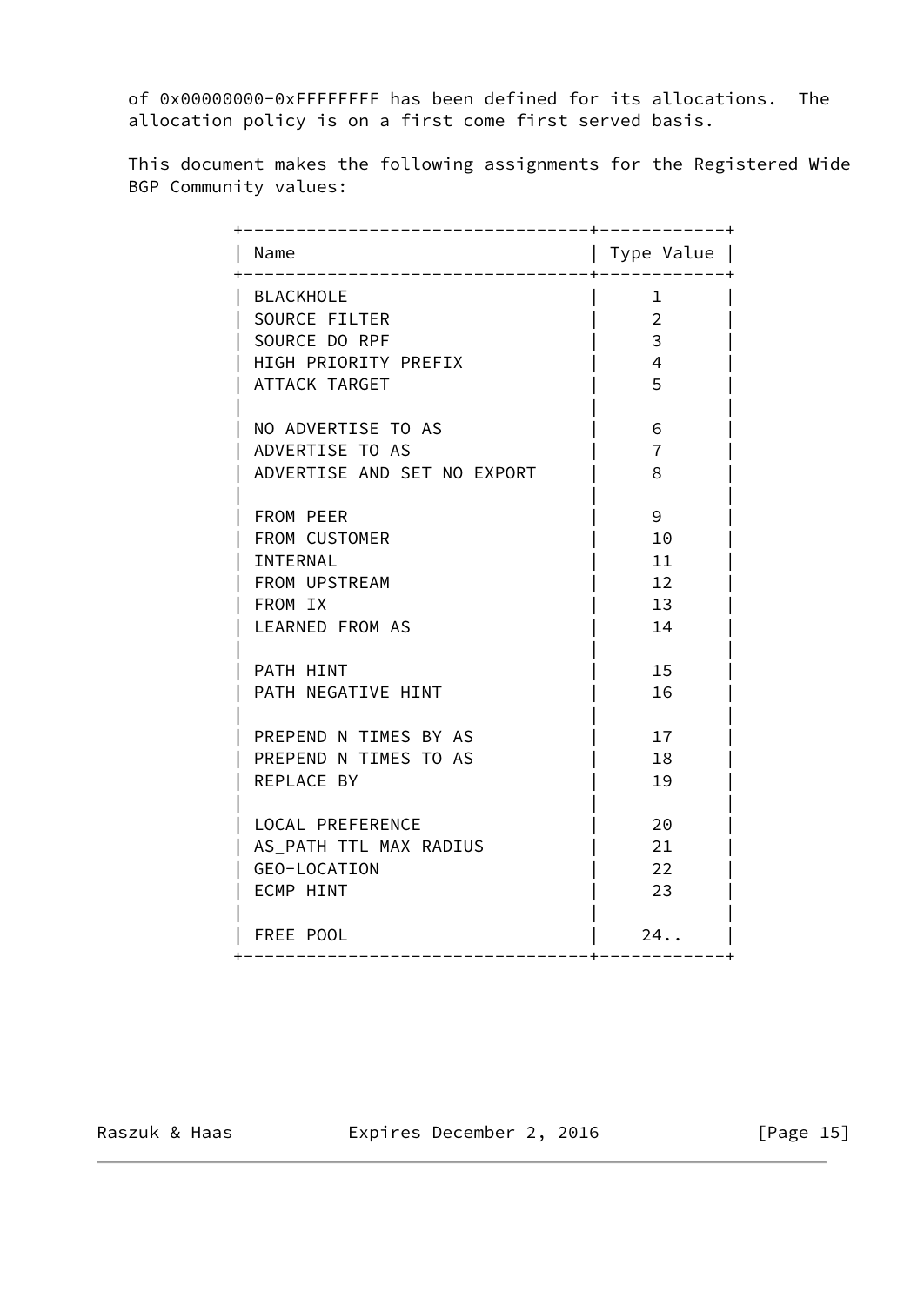<span id="page-17-1"></span><span id="page-17-0"></span>[7](#page-17-0). Contributors

 The following people contributed significantly to the content of the document:

 Bruno Decraene France Telecom 38-40 rue du General Leclerc 92794 Issi Moulineaux cedex 9 France Email: bruno.decraene@orange-ftgroup.com Shintaro Kojima OTEMACHI 1st. SQUARE EAST TOWER, 3F 1-5-1, Otemachi, Chiyoda-ku, Tokyo 100-0004 Japan

Email: koji@mfeed.ad.jp

 Juan Alcaide Cisco Systems Research Triangle Park, NC United States Email: jalcaide@cisco.com

 Burjiz Pithawala Cisco Systems 170 West Tasman Dr San Jose, CA United States Email: bpithaw@cisco.com

 Saku Ytti TDC Oy Mechelininkatu 1a 00094 TDC Finland Email: ytti@tdc.net

 Paul Jakma School of Computing Science, Uni. of Glasgow Sir Alwyn Williams Building University of Glasgow Glasgow G1 5AE UK Email: paulj@dcs.gla.ac.uk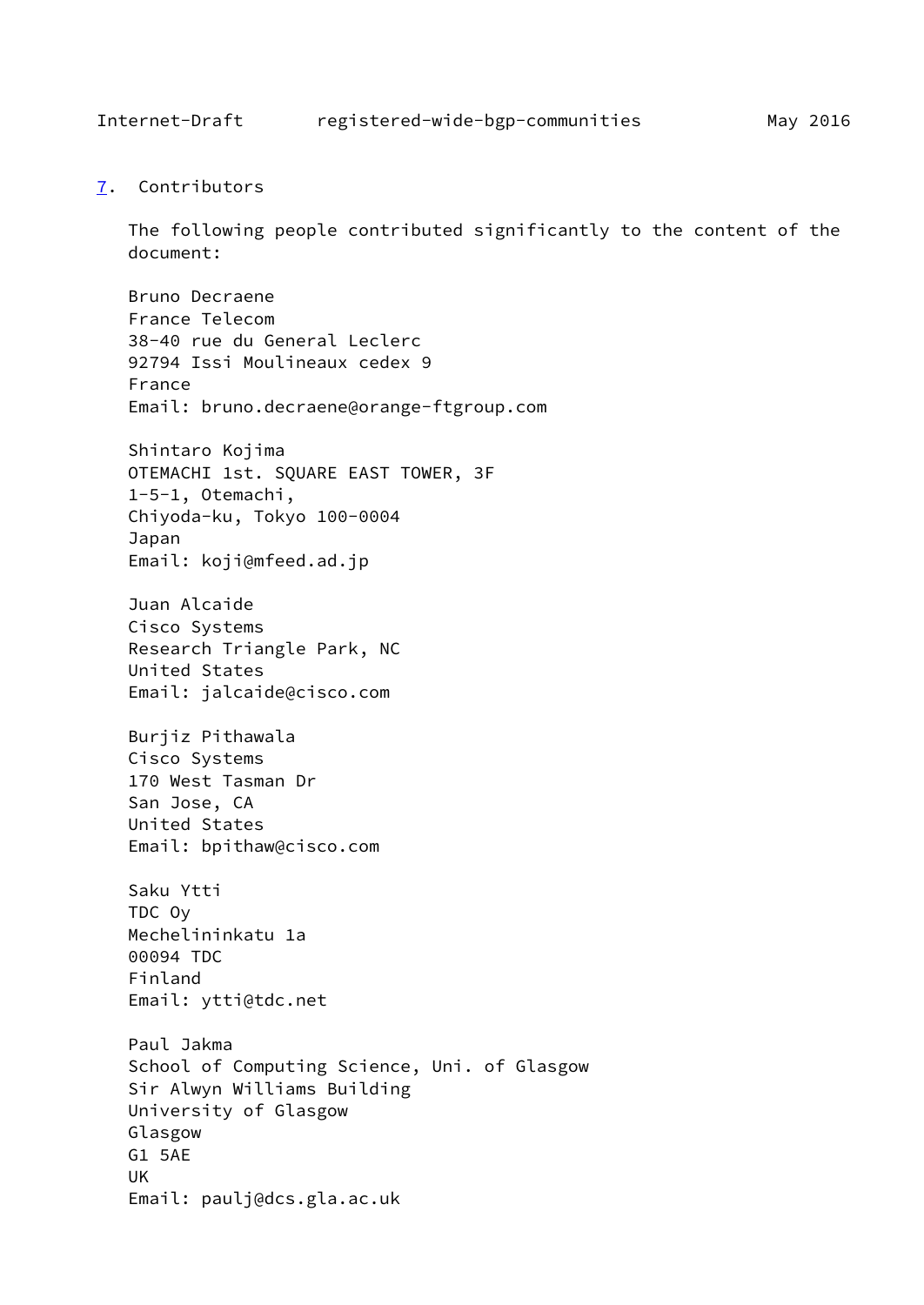<span id="page-18-1"></span>Internet-Draft registered-wide-bgp-communities May 2016

 Russ White Ericsson Oak Island, NC 28465 USA Email: russw@riw.us

<span id="page-18-0"></span>[8](#page-18-0). Acknowledgments

 Authors would like to thank Enke Chen, Pedro Marques, Alton Lo and Jeff Wheeler for their valuable input.

- <span id="page-18-2"></span>[9](#page-18-2). References
- <span id="page-18-3"></span>[9.1](#page-18-3). Normative References
	- [RFC2119] Bradner, S., "Key words for use in RFCs to Indicate Requirement Levels", [BCP 14](https://datatracker.ietf.org/doc/pdf/bcp14), [RFC 2119](https://datatracker.ietf.org/doc/pdf/rfc2119), DOI 10.17487/RFC2119, March 1997, <<http://www.rfc-editor.org/info/rfc2119>>.
	- [RFC4271] Rekhter, Y., Ed., Li, T., Ed., and S. Hares, Ed., "A Border Gateway Protocol 4 (BGP-4)", [RFC 4271,](https://datatracker.ietf.org/doc/pdf/rfc4271) DOI 10.17487/RFC4271, January 2006, <<http://www.rfc-editor.org/info/rfc4271>>.
	- [RFC4360] Sangli, S., Tappan, D., and Y. Rekhter, "BGP Extended Communities Attribute", [RFC 4360,](https://datatracker.ietf.org/doc/pdf/rfc4360) DOI 10.17487/RFC4360, February 2006, <<http://www.rfc-editor.org/info/rfc4360>>.
- <span id="page-18-4"></span>[9.2](#page-18-4). Informative References
	- [RFC1997] Chandra, R., Traina, P., and T. Li, "BGP Communities Attribute", [RFC 1997,](https://datatracker.ietf.org/doc/pdf/rfc1997) DOI 10.17487/RFC1997, August 1996, <<http://www.rfc-editor.org/info/rfc1997>>.
	- [RFC1998] Chen, E. and T. Bates, "An Application of the BGP Community Attribute in Multi-home Routing", [RFC 1998,](https://datatracker.ietf.org/doc/pdf/rfc1998) DOI 10.17487/RFC1998, August 1996, <<http://www.rfc-editor.org/info/rfc1998>>.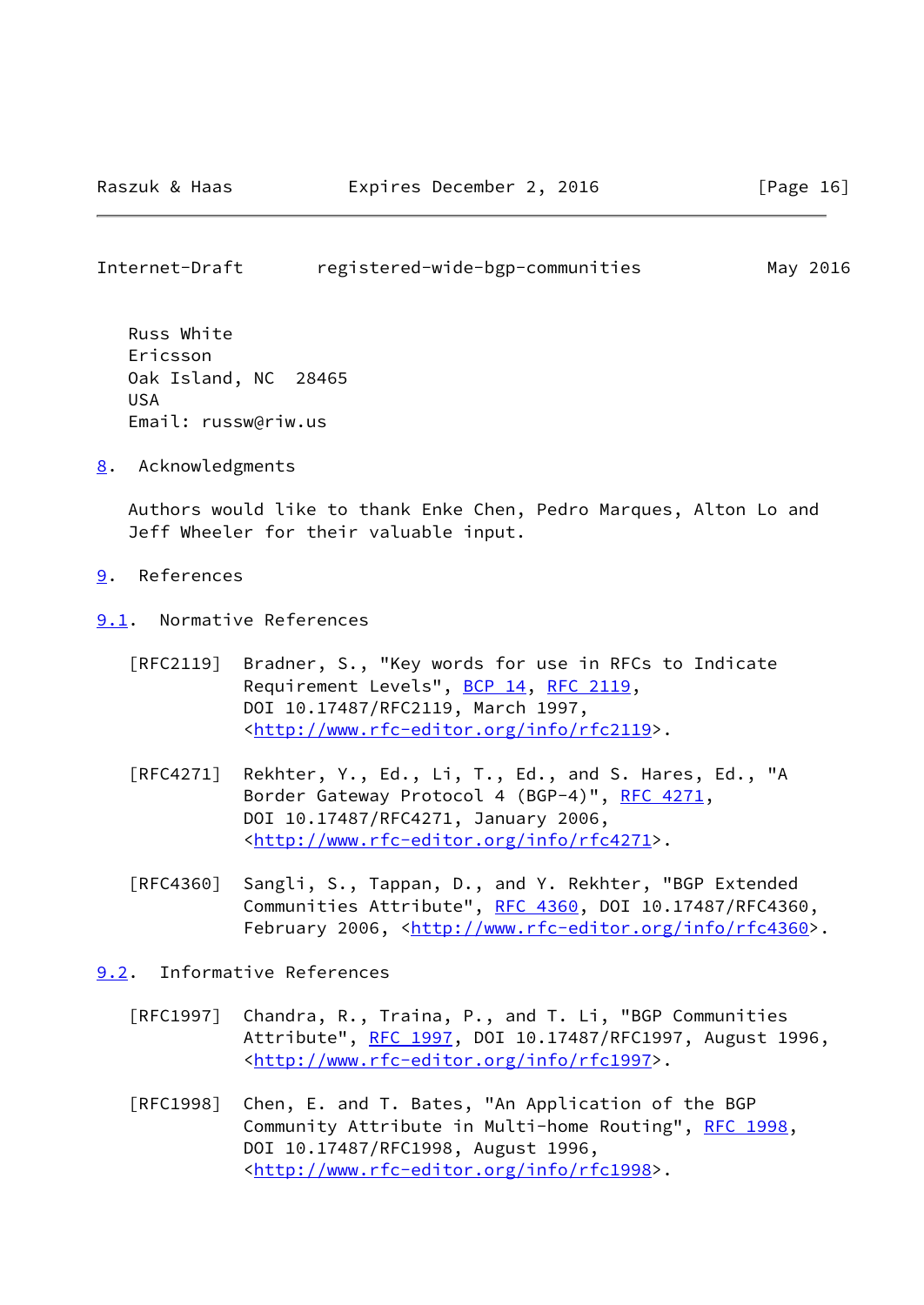[RFC4384] Meyer, D., "BGP Communities for Data Collection", [BCP 114](https://datatracker.ietf.org/doc/pdf/bcp114), [RFC 4384,](https://datatracker.ietf.org/doc/pdf/rfc4384) DOI 10.17487/RFC4384, February 2006, <<http://www.rfc-editor.org/info/rfc4384>>.

 [RFC4893] Vohra, Q. and E. Chen, "BGP Support for Four-octet AS Number Space", [RFC 4893](https://datatracker.ietf.org/doc/pdf/rfc4893), DOI 10.17487/RFC4893, May 2007, <<http://www.rfc-editor.org/info/rfc4893>>.

| Raszuk & Haas | Expires December 2, 2016 | [Page 17] |
|---------------|--------------------------|-----------|
|---------------|--------------------------|-----------|

<span id="page-19-0"></span>Internet-Draft registered-wide-bgp-communities May 2016

 [RFC5668] Rekhter, Y., Sangli, S., and D. Tappan, "4-Octet AS Specific BGP Extended Community", [RFC 5668](https://datatracker.ietf.org/doc/pdf/rfc5668), DOI 10.17487/RFC5668, October 2009, <<http://www.rfc-editor.org/info/rfc5668>>.

Authors' Addresses

 Robert Raszuk (editor) Bloomberg LP 731 Lexington Ave New York City, NY 10022 USA

Email: robert@raszuk.net

 Jeffrey Haas Juniper Networks 1194 N.Mathilda Ave Sunnyvale, CA 94089 US

Email: jhaas@pfrc.org